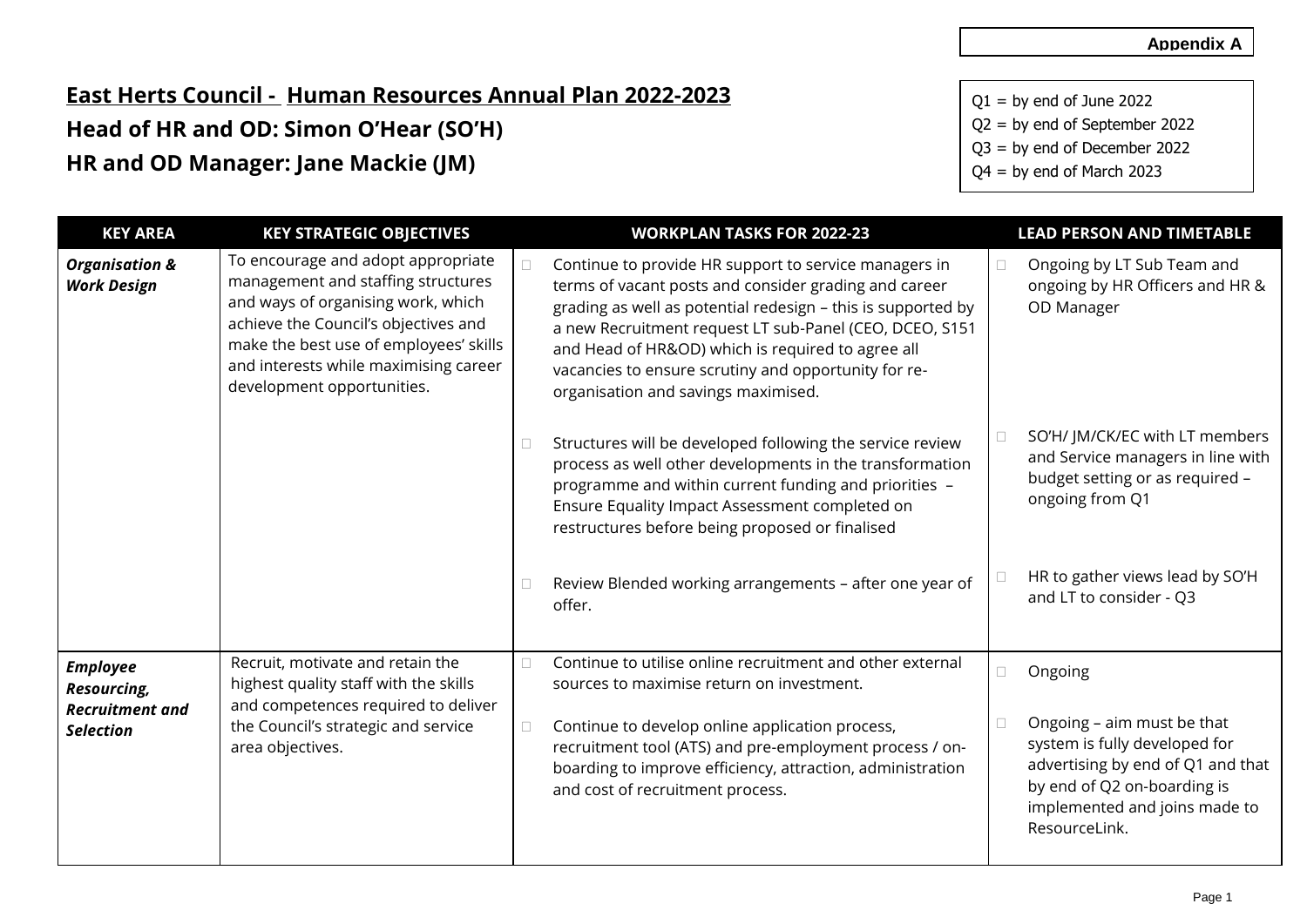| <b>KEY AREA</b>                                         | <b>KEY STRATEGIC OBJECTIVES</b>                                                                                                     |        | <b>WORKPLAN TASKS FOR 2022-23</b>                                                                                                                                                                                                                                                                                                                                    |                  | <b>LEAD PERSON AND TIMETABLE</b>                                                                                           |
|---------------------------------------------------------|-------------------------------------------------------------------------------------------------------------------------------------|--------|----------------------------------------------------------------------------------------------------------------------------------------------------------------------------------------------------------------------------------------------------------------------------------------------------------------------------------------------------------------------|------------------|----------------------------------------------------------------------------------------------------------------------------|
|                                                         |                                                                                                                                     | $\Box$ | Develop References Policy and then ensure that<br>references are checked in line with a newly developed<br>reference policy and - where there are concerns the offer<br>should be withdrawn.                                                                                                                                                                         |                  | JM and SO'H Q3                                                                                                             |
|                                                         |                                                                                                                                     | $\Box$ | Maintain a computerised Human Resources system (which<br>includes direct manager and staff access and automated<br>workflows and forms) to enable effective use of staff and<br>management time and to ensure the HR Section maintain<br>and monitor appropriate HR records and provide<br>management information.                                                   |                  | JM/EC with support from SO'H<br>and HR and Payroll Team and<br>potentially Phase 3 consulting<br>instead of Zellis - Q3-Q4 |
|                                                         |                                                                                                                                     |        | Consider developing workflows and generate specific<br>reports through BAM and improved reporting system in<br>the HR and Payroll system to support HR and Mgrs to be<br>aware of and complete appropriate HR/Payroll tasks.<br>Workflows / Reports to consider include -:                                                                                           |                  |                                                                                                                            |
|                                                         |                                                                                                                                     |        | Automated e-mails re Pay and allowances changes<br>Emergency contacts or own (telephone) contacts changed<br>Annual leave usage reports/prompts<br>Create better system generated HR reports through potentially<br>business objects e.g. equality data, pension data, absence data and<br>turnover data etc.<br>Improve system flow between core HR and Payroll and |                  |                                                                                                                            |
|                                                         |                                                                                                                                     |        | improve efficiency of other processes by making better use<br>of mail merge and self service (employee input), workflow<br>etc.                                                                                                                                                                                                                                      |                  |                                                                                                                            |
| Pay, Benefits and<br><b>Reward</b><br><b>Management</b> | Pay and broader rewards system<br>which is relevant to the Council's<br>needs, affordable, transparent and<br>perceived to be fair. | $\Box$ | Continue to implement NJC pay awards and support Pay<br>Negotiations.<br>Update and Develop Pay Policy Statement for 23/24                                                                                                                                                                                                                                           | $\Box$<br>$\Box$ | SO'H/GC with LT support and HR<br>and Payroll Admin Support<br>SO'H for HRC and Full Council<br>approval by mid Q4         |
|                                                         |                                                                                                                                     | $\Box$ | Audit pay to analyse pay differentials across gender and<br>consider race equality streams                                                                                                                                                                                                                                                                           | $\Box$           | CK/JM-Q3 for Jan/Feb HRC                                                                                                   |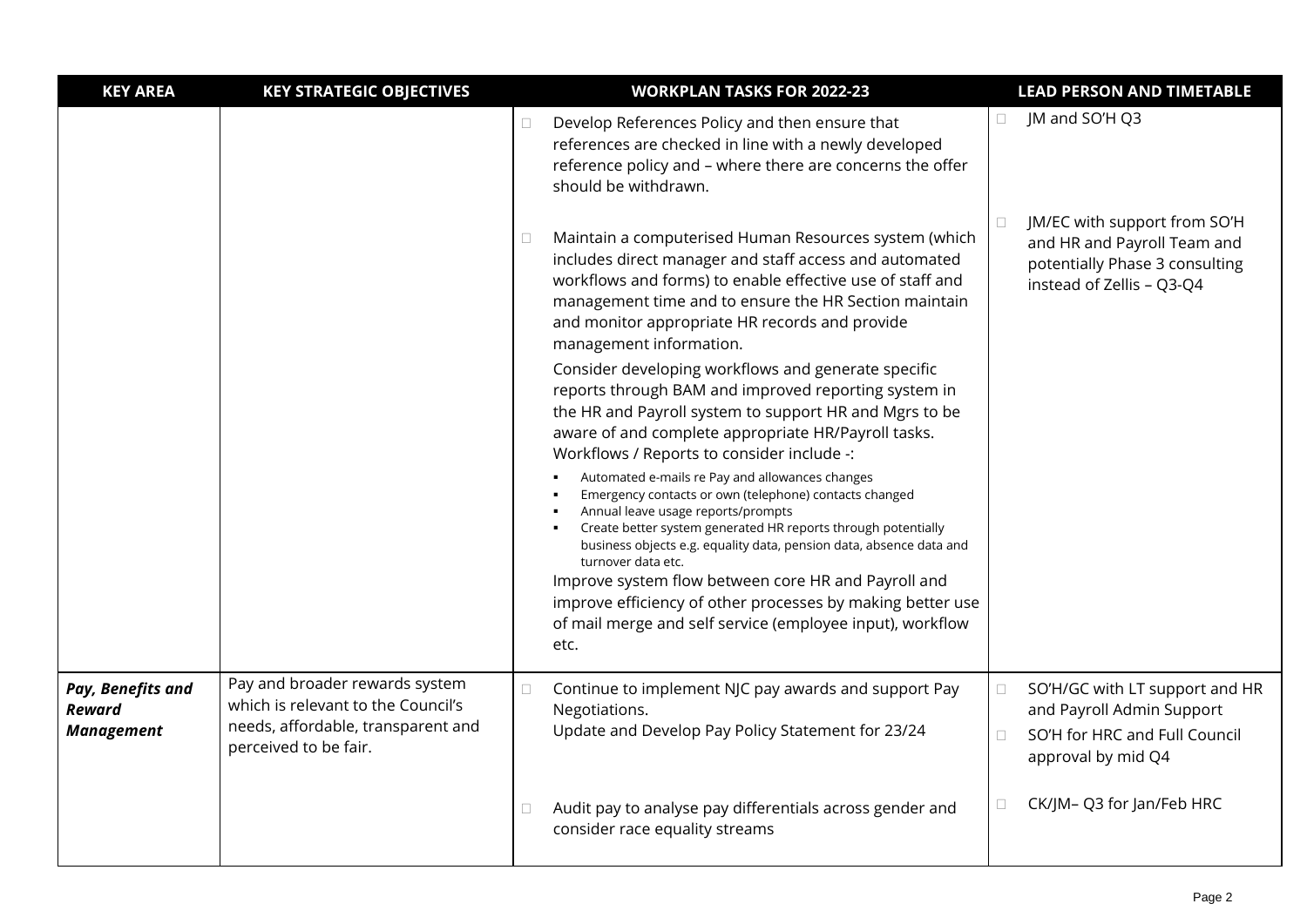| <b>KEY AREA</b>   | <b>KEY STRATEGIC OBJECTIVES</b>                                    |        | <b>WORKPLAN TASKS FOR 2022-23</b>                                                                                                                                                                                                                                                                                                                         |        | <b>LEAD PERSON AND TIMETABLE</b>                                                                                                                                    |
|-------------------|--------------------------------------------------------------------|--------|-----------------------------------------------------------------------------------------------------------------------------------------------------------------------------------------------------------------------------------------------------------------------------------------------------------------------------------------------------------|--------|---------------------------------------------------------------------------------------------------------------------------------------------------------------------|
|                   |                                                                    | $\Box$ | Evaluate pay and benefits to ensure appropriateness to<br>East Herts Funding and strategic and staff needs.<br>MyRewards to cease in Q2 (October) - free version of<br>discounts to be added to intranet.                                                                                                                                                 | $\Box$ | SO'H/HR/GC - ongoing and<br>ensure offer updated when<br>MyRewards ceases for savings                                                                               |
|                   |                                                                    | Ω      | End Long Term Service Awards in 22/23                                                                                                                                                                                                                                                                                                                     | $\Box$ | SO'H to communicate to staff that<br>this has ended from Q1 for<br>savings and will be replaced with<br>improved recognition scheme -<br>email staff by end of May. |
|                   |                                                                    | 0      | Develop benefit package where affordable, maintain<br>Childcare support, Bike Loans outside of MyRewards and<br>continue to provide Flu Vaccinations.                                                                                                                                                                                                     | $\Box$ | SO'H - ongoing but actions in Q2<br>re Flu Vacs rolled out and<br>replacements made                                                                                 |
|                   |                                                                    | □      | Review Flexi time scheme, Overtime, Toil, Honorariums to<br>ensure fairness, consistency of application and most<br>importantly that they are fit for purpose                                                                                                                                                                                             | $\Box$ | SO'H - from Q2 and then in line<br>with Unison/LJP and HRC                                                                                                          |
|                   |                                                                    | $\Box$ | Re-develop and review the Employee Recognition scheme<br>in terms of delivery of non-financial reward and<br>recognition for employee contribution.                                                                                                                                                                                                       | $\Box$ | EC with EHT and LT support - Q1                                                                                                                                     |
| Performance       | Actively and consistently manage<br>performance to deliver quality | $\Box$ | All staff have an annual competency based appraisal                                                                                                                                                                                                                                                                                                       | $\Box$ | SO'H, LT, LMs - Q1                                                                                                                                                  |
| <b>Management</b> | services and achieve the Council's<br>planned outcomes.            | $\Box$ | Roll out of developed Competences for both Staff and<br>Managers which underpin the Corporate Values was<br>completed in January 2022 and then revised and more in-<br>depth PDR process implemented including wider 360<br>feedback for LMs this year - period extended until end of<br>Q1 to allow completion following training and year end<br>tasks. | $\Box$ | Completed                                                                                                                                                           |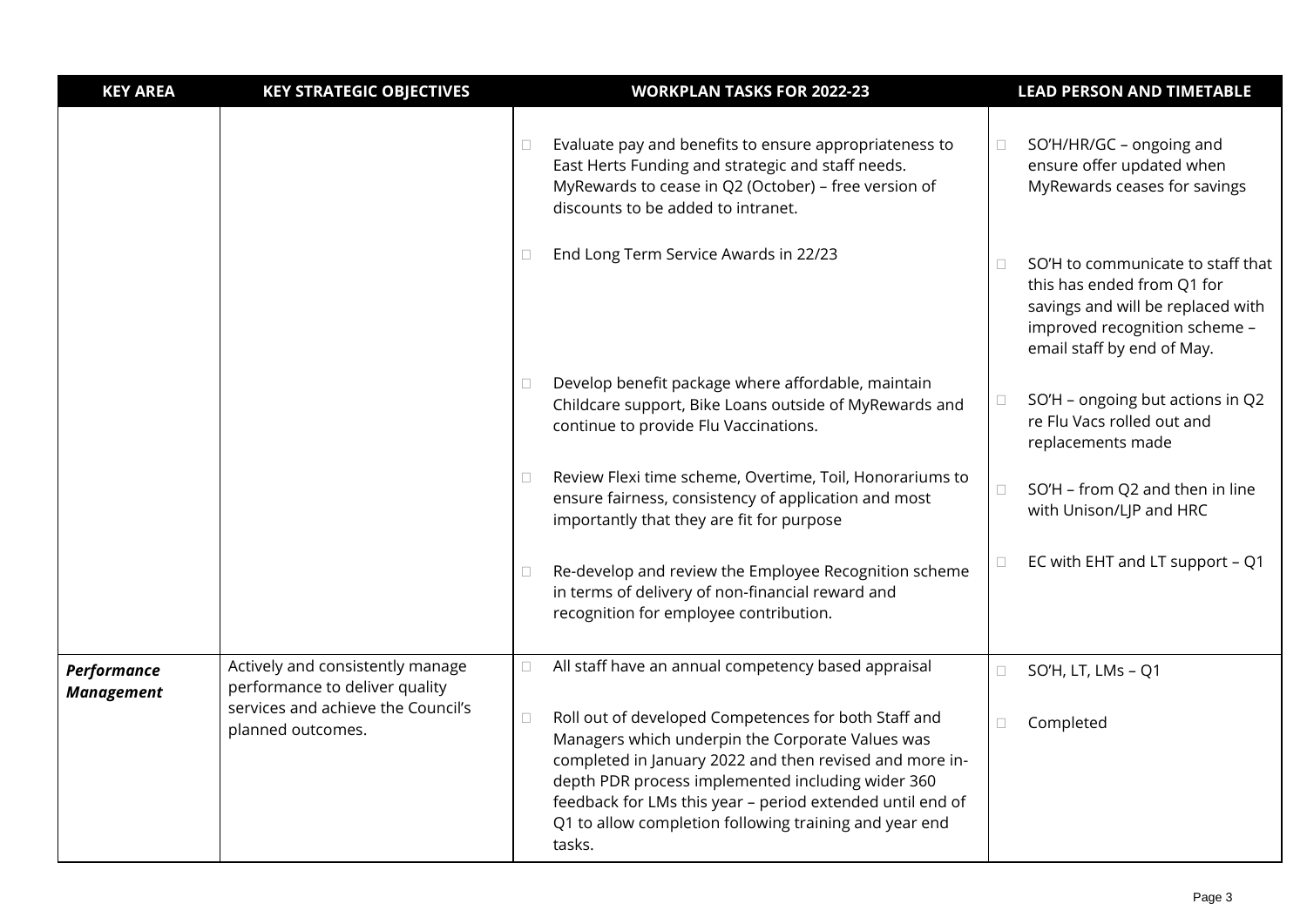| <b>KEY AREA</b>                                | <b>KEY STRATEGIC OBJECTIVES</b>                                                                             |                                                                                                                    | <b>WORKPLAN TASKS FOR 2022-23</b>                                                                                                                                                              |                                            | <b>LEAD PERSON AND TIMETABLE</b>                                     |
|------------------------------------------------|-------------------------------------------------------------------------------------------------------------|--------------------------------------------------------------------------------------------------------------------|------------------------------------------------------------------------------------------------------------------------------------------------------------------------------------------------|--------------------------------------------|----------------------------------------------------------------------|
|                                                |                                                                                                             | $\Box$                                                                                                             | Review revised PDR process following first use.                                                                                                                                                | $\Box$                                     | JM - All staff, LMs, SMs, LT -<br>review led by JM in Q2             |
|                                                |                                                                                                             | Ш                                                                                                                  | Evidence is sought by managers to measure performance<br>- including 360 degree feedback forms for all LM<br>appraisals unless no feedback sources<br>applicable/appropriate.                  | $\Box$                                     | LM's from Q1                                                         |
|                                                |                                                                                                             | $\Box$                                                                                                             | All staff have a clear and up to date set of annual<br>objectives and competencies that they are working to.                                                                                   | $\Box$                                     | LM's during Q1                                                       |
| <b>Learning and</b><br><b>Development</b>      | Develop a learning organisation<br>which provides the support and<br>resources for staff to perform to high | $\Box$                                                                                                             | Develop Annual Training Needs Analysis based on PDR<br>data, service feedback and HR&OD meetings with services.                                                                                |                                            | JM - in Q2 and then in line with<br><b>LT/HRC</b> timeframes         |
| standards and realise their full<br>potential. | $\Box$                                                                                                      | Deliver agreed annual Programme including Resilience<br>Programme which began in April 2022 until December<br>2022 | $\Box$                                                                                                                                                                                         | JM - From Q1 and new<br>programme in Q2/Q3 |                                                                      |
|                                                | This area will be led by JM with<br>overview provided by SO'H                                               | $\Box$                                                                                                             | Develop 5 day management development Programme<br>which uses the revised and improved employment policies<br>- develop and deliver internally: 5 Days Line Manager<br>training with EHC Tools: | $\Box$                                     | SO'H/JM - Q2 developed with<br>courses starting in September<br>2022 |
|                                                |                                                                                                             |                                                                                                                    | $\Box$ Recruitment and Selection (1 day)                                                                                                                                                       |                                            |                                                                      |
|                                                |                                                                                                             |                                                                                                                    | □ Performance Management, Staff Development and<br>Managing Change (2 days)                                                                                                                    |                                            |                                                                      |
|                                                |                                                                                                             |                                                                                                                    | Managing difficult behaviour and discipline (1 day)                                                                                                                                            |                                            |                                                                      |
|                                                |                                                                                                             |                                                                                                                    | Managing Attendance (1 day)<br>Ц                                                                                                                                                               |                                            |                                                                      |
|                                                |                                                                                                             | $\Box$                                                                                                             | Develop Finance training (including procurement) for<br>Managers and other key areas to build on 5 day core                                                                                    | $\Box$                                     | S151 Officer with JM support -                                       |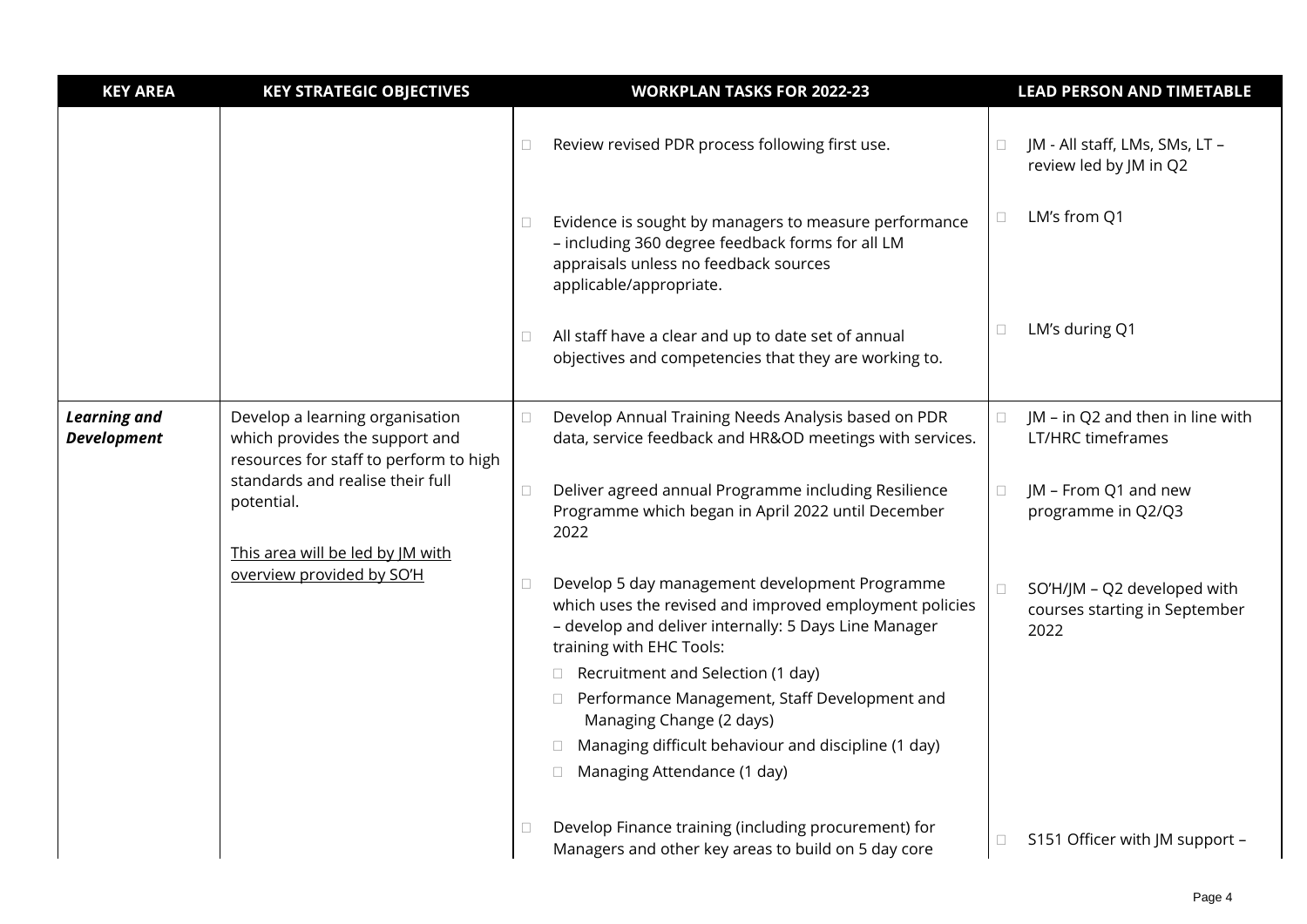| <b>KEY AREA</b>                              | <b>KEY STRATEGIC OBJECTIVES</b>                                                                                                                                                                                                     |                                                                                                                     | <b>WORKPLAN TASKS FOR 2022-23</b>                                                                                                                                                                                                                  |                              | <b>LEAD PERSON AND TIMETABLE</b>                                     |
|----------------------------------------------|-------------------------------------------------------------------------------------------------------------------------------------------------------------------------------------------------------------------------------------|---------------------------------------------------------------------------------------------------------------------|----------------------------------------------------------------------------------------------------------------------------------------------------------------------------------------------------------------------------------------------------|------------------------------|----------------------------------------------------------------------|
|                                              |                                                                                                                                                                                                                                     |                                                                                                                     | programme                                                                                                                                                                                                                                          |                              | Q <sub>3/4</sub>                                                     |
|                                              |                                                                                                                                                                                                                                     | $\Box$                                                                                                              | Develop commercial training and deliver                                                                                                                                                                                                            | $\Box$                       | Led by S151 with JM support - Q2<br>after Strategy Approved          |
|                                              |                                                                                                                                                                                                                                     | $\Box$                                                                                                              | Continue to develop E-learning platform with mandatory<br>courses ensure refreshers rolled out by November 2022 to<br>both staff and members                                                                                                       |                              | JM/EC - Q2 begin development<br>and roll out in Q3.                  |
| <b>Employee</b><br><b>Engagement</b>         | Encourage staff ownership of, and<br>pride in, the Council's goals and<br>achievements. Ensure staff are clear<br>on where they fit in the golden thread<br>and engage them to improve the way<br>services are delivered and ensure | $\Box$                                                                                                              | Develop a staff charter or 'Deal' which sets out to staff<br>what they can expect as a member of staff and what the<br>council expects back (this will complement and work<br>alongside both the Officer Code of Conduct and Core<br>Competencies) | $\Box$                       | JM/SO'H for LT/HRC - Q2                                              |
|                                              | that they engage with<br>residents/clients to achieve this.                                                                                                                                                                         | $\Box$                                                                                                              | Carry out Staff Wellbeing Survey at end of May (post COVID<br>restrictions being lifted) and incorporate actions for<br>improvement and/or to maintain satisfaction based on<br>feedback provided.                                                 |                              | SO'H/JM/LT/SMs - Q1 - Report to<br>LT in late June and then July HRC |
|                                              |                                                                                                                                                                                                                                     | $\Box$                                                                                                              | Continue to maximise engagement through intranet<br>surveys/ emails/ feedback as well as EHT, and other<br>meetings i.e. staff briefing, service manager away sessions<br>etc.                                                                     |                              | Ongoing - HR Team/LT                                                 |
| <b>Diversity</b>                             | Create and maintain a workplace<br>where every individual feels valued                                                                                                                                                              | $\Box$                                                                                                              | Welcoming and Supporting Diversity embedded into staff<br>and management competencies (Personal Effectiveness                                                                                                                                      | $\Box$                       | SO'H/ JM - completed                                                 |
|                                              | and respected for what they can offer,<br>and where the diversity of the people                                                                                                                                                     |                                                                                                                     | and People Mgt)                                                                                                                                                                                                                                    |                              |                                                                      |
| we serve is reflected in our staff<br>group. | $\Box$                                                                                                                                                                                                                              | Publish Staff Equality Data in line with annual deadline<br>under Equality Act to meet specific public sector duty, | $\Box$                                                                                                                                                                                                                                             | CK with JM/SO'H support - Q2 |                                                                      |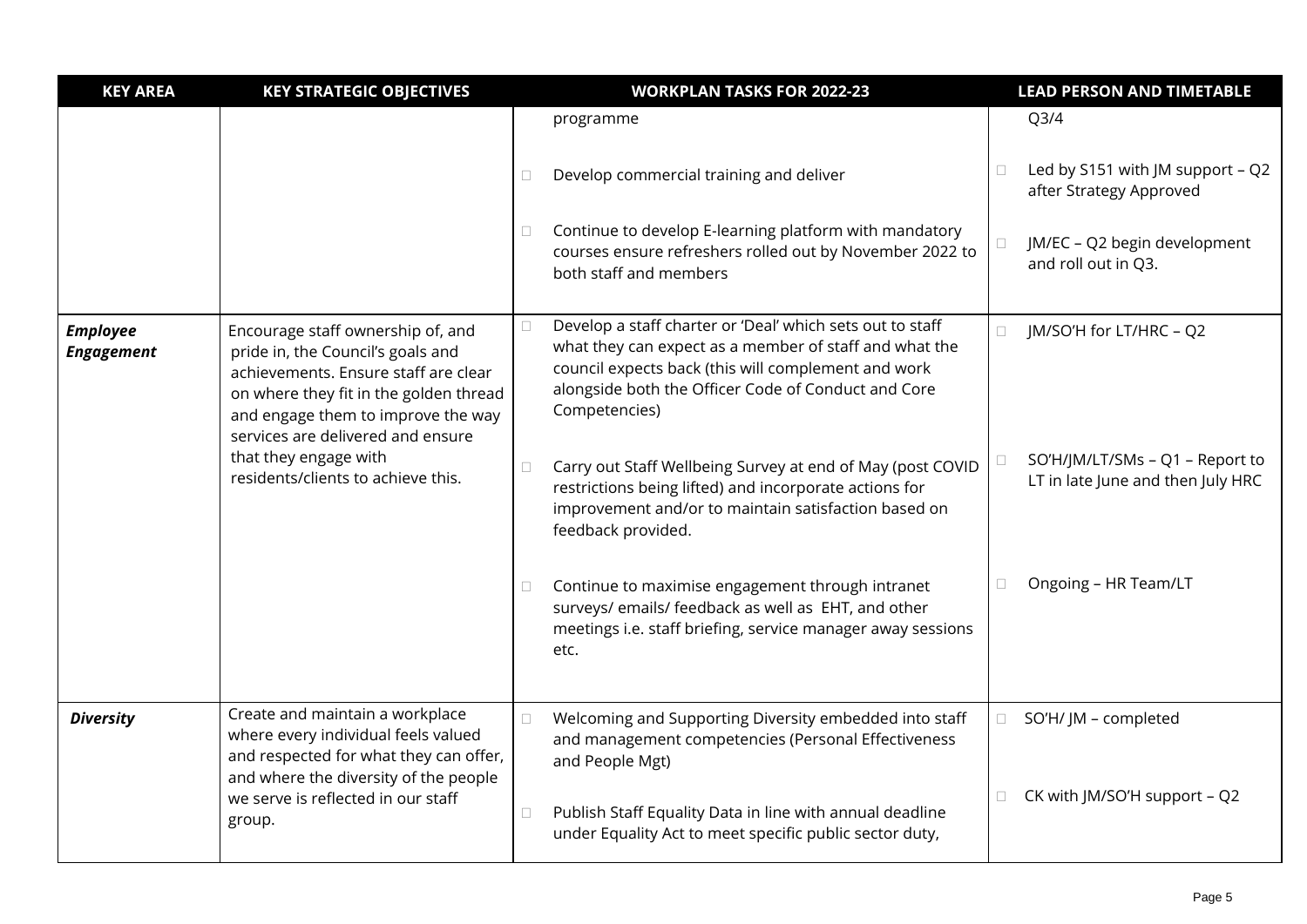| <b>KEY AREA</b>             | <b>KEY STRATEGIC OBJECTIVES</b>                                     | <b>WORKPLAN TASKS FOR 2022-23</b>                                                                                                                                                                                                                                                                                                          | <b>LEAD PERSON AND TIMETABLE</b>                                                                                |
|-----------------------------|---------------------------------------------------------------------|--------------------------------------------------------------------------------------------------------------------------------------------------------------------------------------------------------------------------------------------------------------------------------------------------------------------------------------------|-----------------------------------------------------------------------------------------------------------------|
|                             |                                                                     | consider race pay gap as well as gender<br>Continue to ensure all staff are trained to understand<br>$\Box$<br>equality and diversity, and can welcome and support -                                                                                                                                                                       | EC/JM - ongoing<br>$\Box$                                                                                       |
|                             |                                                                     | Continue development of Equality e-learning package for both<br>staff and members                                                                                                                                                                                                                                                          | Ongoing new starters and annual<br>$\Box$<br>refresher training.                                                |
|                             |                                                                     | All vacancies to be sent to created links with diversity<br>$\Box$<br>groups to try to create more diverse applications.                                                                                                                                                                                                                   | HR (EC, CK, JM) - All job advertised<br>$\Box$<br>with Disability Advisors at Job<br>Centre plus other networks |
|                             |                                                                     | Disability Confident maintained<br>$\Box$                                                                                                                                                                                                                                                                                                  | CK - ongoing<br>□                                                                                               |
| <b>Health &amp; Welfare</b> | Actively support and promote the<br>health and well-being of staff. | Continue to deliver Equality and Diversity training to all<br>$\Box$<br>staff which include emphasis on personal bias and non-<br>tolerance of harassment - this has been enhanced by e-<br>learning product                                                                                                                               | JM/EC - Ongoing<br>$\Box$                                                                                       |
|                             |                                                                     | Develop and implement a revised HR Intranet including<br>$\Box$<br>well-being section on to support all staff appropriately.                                                                                                                                                                                                               | JM/EC - Q2, then ongoing<br>$\Box$                                                                              |
|                             |                                                                     | Effectively manage, and periodically review, our Health and<br>$\Box$<br>Safety service to ensure:<br>□ Policies, procedures and guidance notes are updated in<br>light of changing law and best practice<br>Annual risk-assessment reviews<br>Compliance monitoring<br>Accident monitoring<br>Effective induction and training programmes | PD/SO'H - Ongoing - Annual risk<br>$\Box$<br>assessment review from Q3                                          |
| <b>Employment</b>           | Comply with law and best practice in                                | Migrate HR over to 365, make use of one drive, cloud<br>$\Box$                                                                                                                                                                                                                                                                             | HR Team with IT support - Q1<br>$\Box$                                                                          |